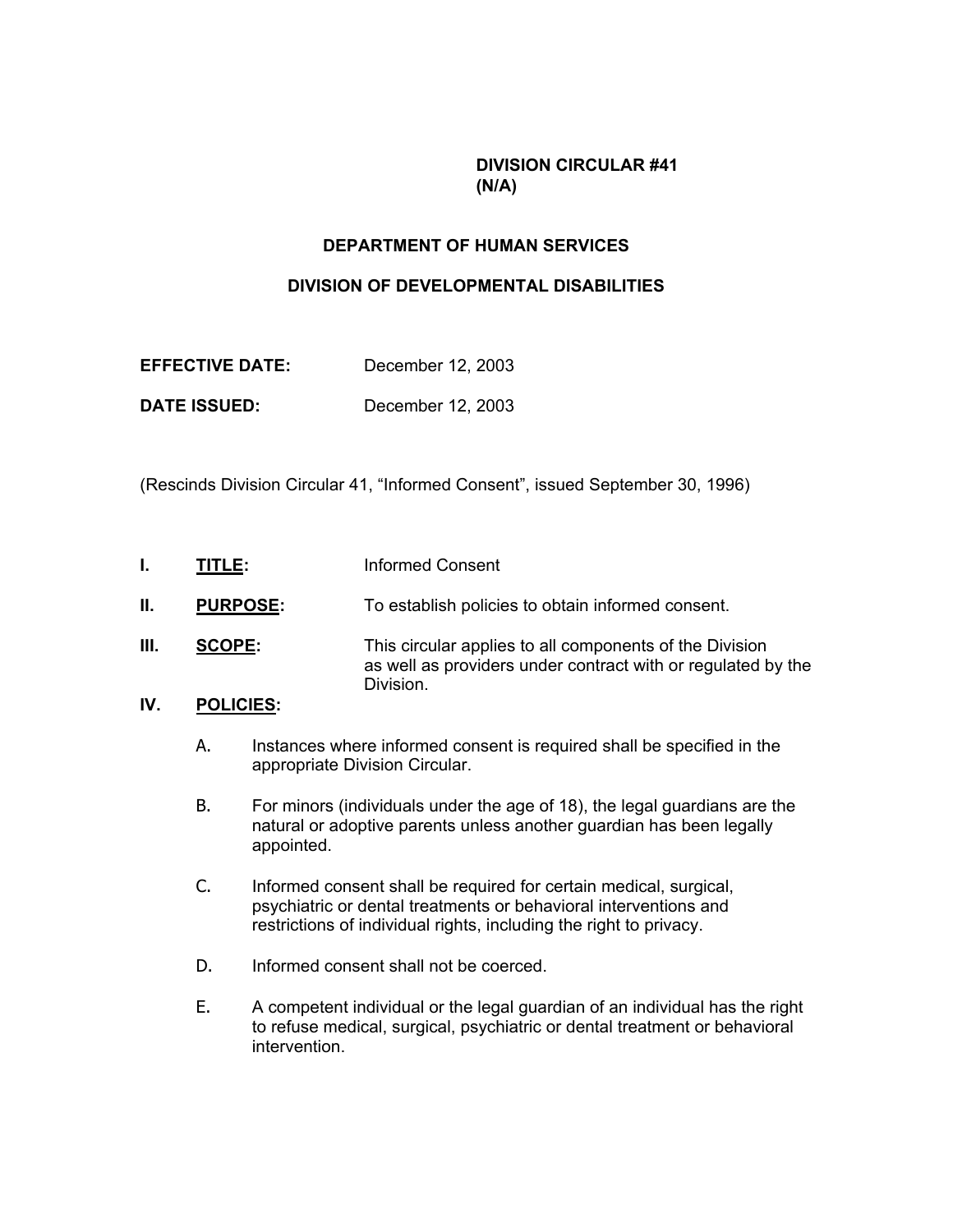- F. A Chief Executive Officer (CEO) and Regional Administrator has the authority to grant informed consent in certain limited instances as set forth in N.J.S.A. 30:4-7.2 and N.J.S.A. 30:4-7.3.
- G. Informed consent may only be obtained from a competent adult (an individual over the age of 18) or from the guardian of a minor or incapacitated adult.
- H. When the Bureau of Guardianship Services (BGS) has administrative guardianship of an individual, BGS is considered the legal guardian until the court makes other disposition.
- I. When there is the need for medical, surgical, psychiatric or dental treatment and no legal guardian exists, a special medical guardian may be appointed in accordance with Division Circular #32, "Authorization for Emergency Medical, Surgical, Psychiatric or Dental Treatment".
- J. When medical, surgical, psychiatric or dental treatment is to be performed by a facility outside the Division (e.g. hospital, surgical center), that facility shall be responsible to obtain informed consent.
- K. A guardian ad litem shall be required for a minor or adult adjudicated incapacitated if the use of electro shock, psychosurgery, sterilization or medical, behavioral or pharmacological research is proposed. (N.J.S.A. 30:6D-4).
- L. When the court has established limited guardianship for an individual, informed consent by the individual or guardian shall be in accordance with the judgment of guardianship.

### **V. GENERAL STANDARDS:**

- A. Definitions For the purpose of this circular, the following terms shall have the meaning defined herein:
	- 1. "Bureau of Guardianship Services (BGS) means the unit within the Division of Developmental Disabilities, which has the responsibility and authority to provide guardianship of the person services to individuals in need of such services.
	- 2. "Chief Executive Officer (CEO)" means the person having administrative authority over a developmental center.
	- 3. "Guardian ad litem" means a person appointed by a court to perform an extremely limited type of guardianship, namely to protect a child's or incapacitated adult's interest during a single instance of some form of court proceedings or litigation.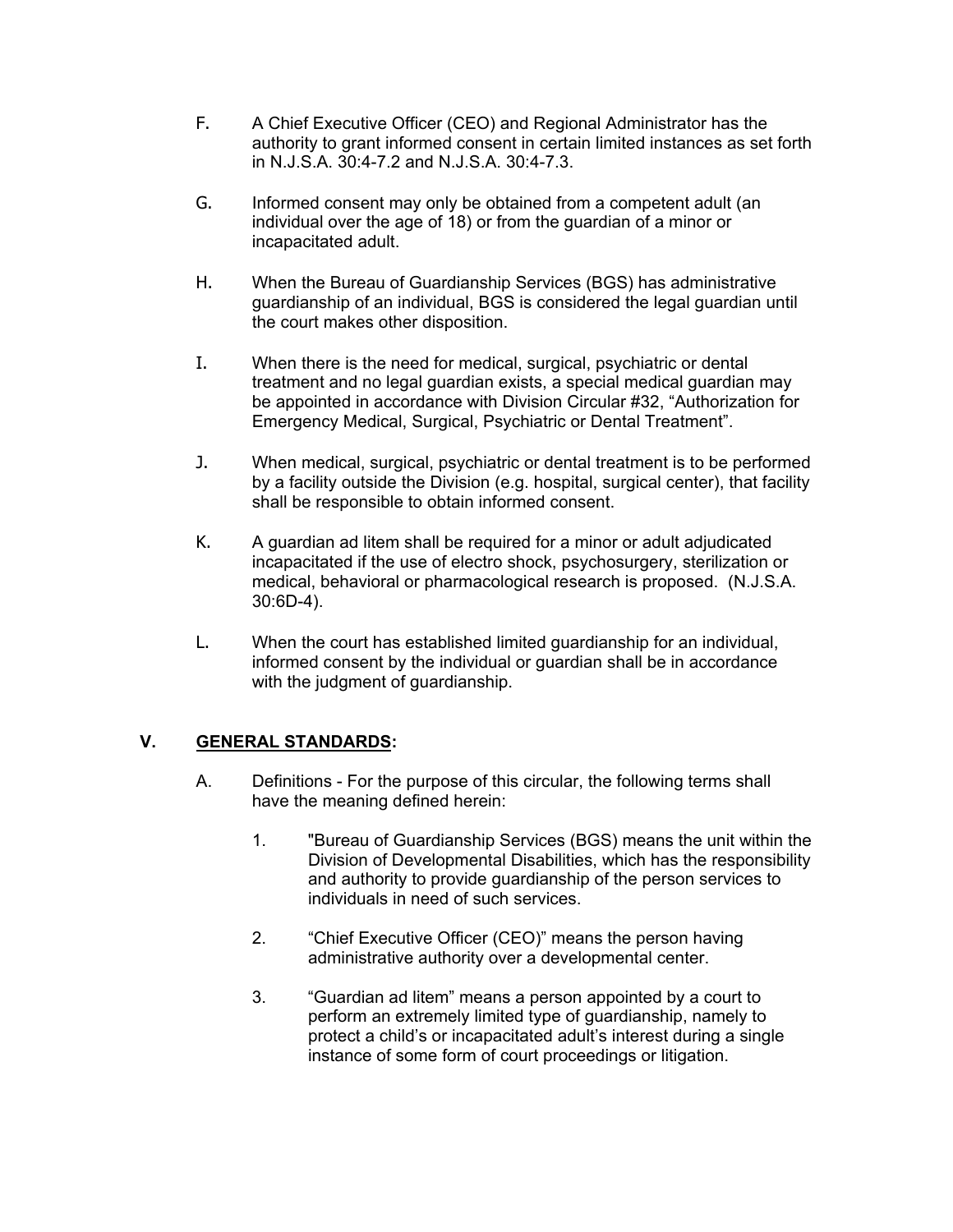- 4. "Informed Consent" means a formal expression, oral or written, of agreement with a proposed course of action by someone who has the capacity, the information and the ability to render voluntary agreement or by someone with fiduciary authority to act for another's benefit.
- 5. "Limited guardianship," means a legal disposition whereby a guardian is granted authority by a court of competent jurisdiction to act only in specifically prescribed areas of decision-making where an individual lacks capacity as defined in the court order.
- 6. "Power of Attorney" means an instrument in writing whereby one competent individual, as principal, appoints another competent individual as his or her agent and confers authority to perform certain specified acts or kinds of acts on behalf of the principal. Such power may be either general (full) or special (limited).
- 7. "Regional Administrator" means an employee of the Division with administrative authority over community operations within several counties.
- 8. "Regional Assistant Director (RAD)" means an employee of the Division with administrative authority over community programs and institutions within a specific geographic region of the state.
- B. In securing informed consent, the individual or legal guardian must be apprised of:
	- 1. Reasons for the request for consent;
	- 2. Potential benefit or intended outcome of the proposed action;
	- 3. Potential risk to the individual or others if the action is or is not implemented;
	- 4. Alternatives to the action that might be used and the reasons for choosing the planned action; and
	- 5. The right to disapprove this action or to withdraw approval at any time.
- C. When informed consent is either denied or subsequently withdrawn by the competent adult or legal guardian, and the CEO or Regional Administrator determines that such refusal is not in the individual's best interest:
	- 1. The matter shall be referred to the RAD for further consideration.
	- 2. If the RAD believes that further consideration or possible judicial action is warranted, he or she shall refer the matter to the Director, Division of Developmental Disabilities or his/her designee.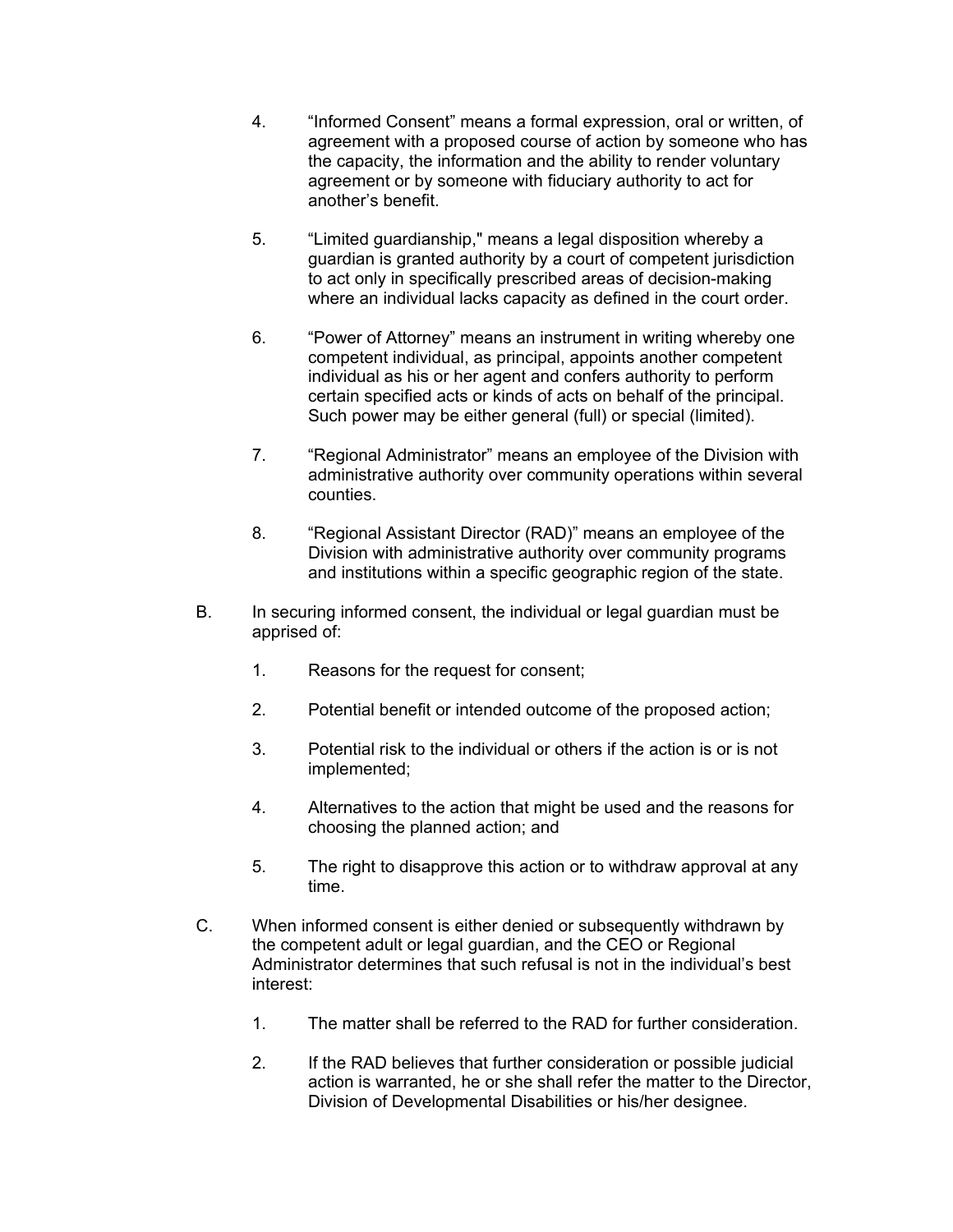- D. Under certain limited circumstances, the CEO or Regional Administrator may grant informed consent in accordance with Division Circular #32, "Authorization for Emergency Medical, Surgical, Psychiatric or Dental Treatment."
- E. When it is known that a legal guardian will not be available:
	- 1. Staff shall encourage the legal guardian to delegate decisionmaking authority for informed consent by power of attorney to a competent family member, friend, BGS or other interested party in order to assure the availability of a guardian.
	- 2. Delegation of decision-making authority shall terminate upon revocation of the power of attorney by the legal guardian or death of the legal guardian.
	- 3. A copy of the power of attorney shall be included in the client record.
- F. Except for BGS, power of attorney may not be delegated to Division staff, providers under contract with or regulated by the Division, or staff hired by providers or the agency they work for, if they are providing direct services to that individual.
- G. Generally, informed consent must be obtained annually. There may be standing consents that are valid until withdrawn by the competent adult or legal guardian.
- H. Privacy includes the use of photographs or videotapes.

# **VI. PROCEDURES:**

- A. Informed consent shall be obtained by appropriate professional staff, as identified in the applicable Division Circular.
- B. When informed consent is required for medical, surgical, psychiatric or dental treatment or behavioral intervention, the individual obtaining the informed consent shall be qualified to explain the proposed action and to answer questions regarding the proposed action.
- C. Informed consent shall be in writing except in urgent situations (e.g. emergency surgery, behavioral crisis).
- D. In urgent situations, informed consent may be obtained orally but shall later be confirmed in writing by the individual granting consent.
	- 1. When informed consent is obtained orally, a second staff member shall witness the consent.